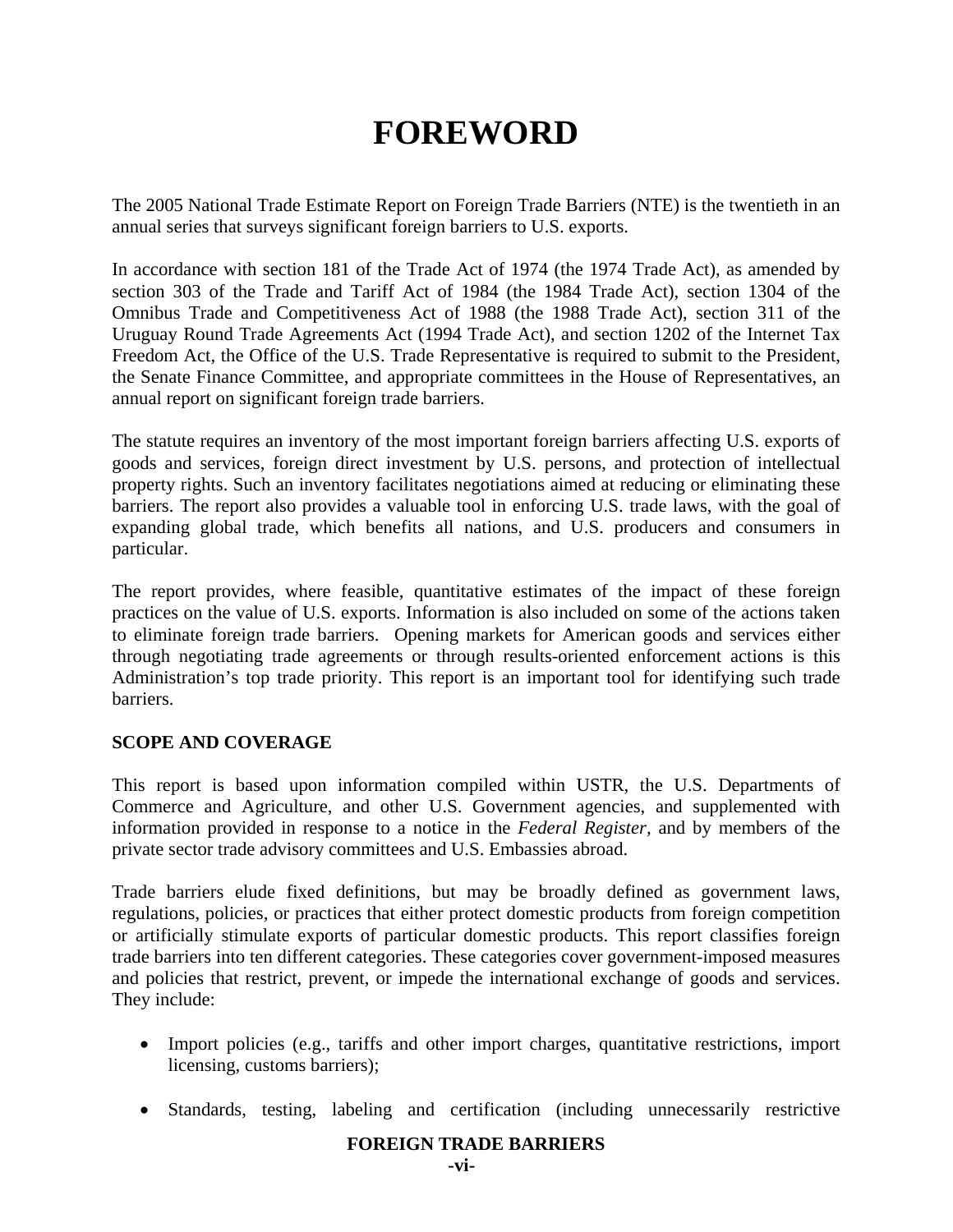application of sanitary and phytosanitary standards and environmental measures, and refusal to accept U.S. manufacturers' self-certification of conformance to foreign product standards);

- Government procurement (e.g., buy national policies and closed bidding);
- Export subsidies (e.g., export financing on preferential terms and agricultural export subsidies that displace U.S. exports in third country markets);
- Lack of intellectual property protection (e.g., inadequate patent, copyright, and trademark regimes);
- Services barriers (e.g., limits on the range of financial services offered by foreign financial institutions,<sup>i</sup> regulation of international data flows, and restrictions on the use of foreign data processing);
- Investment barriers (e.g., limitations on foreign equity participation and on access to foreign government-funded research and development (R&D) programs, local content and export performance requirements, and restrictions on transferring earnings and capital);
- Anticompetitive practices with trade effects tolerated by foreign governments (including anticompetitive activities of both state-owned and private firms that apply to services or to goods and that restrict the sale of U.S. products to any firm, not just to foreign firms that perpetuate the practices);
- Trade restrictions affecting electronic commerce (e.g., tariff and nontariff measures, burdensome and discriminatory regulations and standards, and discriminatory taxation); and
- Other barriers (barriers that encompass more than one category, e.g., bribery and corruption, $<sup>2</sup>$  or that affect a single sector).</sup>

The NTE covers significant barriers, whether they are consistent or inconsistent with international trading rules. Many barriers to U.S. exports are consistent with existing international trade agreements. Tariffs, for example, are an accepted method of protection under the General Agreement on Tariffs and Trade (GATT). Even a very high tariff does not violate international rules unless a country has made a bound commitment not to exceed a specified rate. On the other hand, where measures are not consistent with international rules, they are actionable under U.S. trade law and through the World Trade Organization (WTO).

This report discusses the largest export markets for the United States, including: 56 nations, the European Union, Taiwan, Hong Kong, the Southern African Customs Union and one regional body. Some countries were excluded from this report due primarily to the relatively small size of their markets or the absence of major trade complaints from representatives of U.S. goods and

## **FOREIGN TRADE BARRIERS**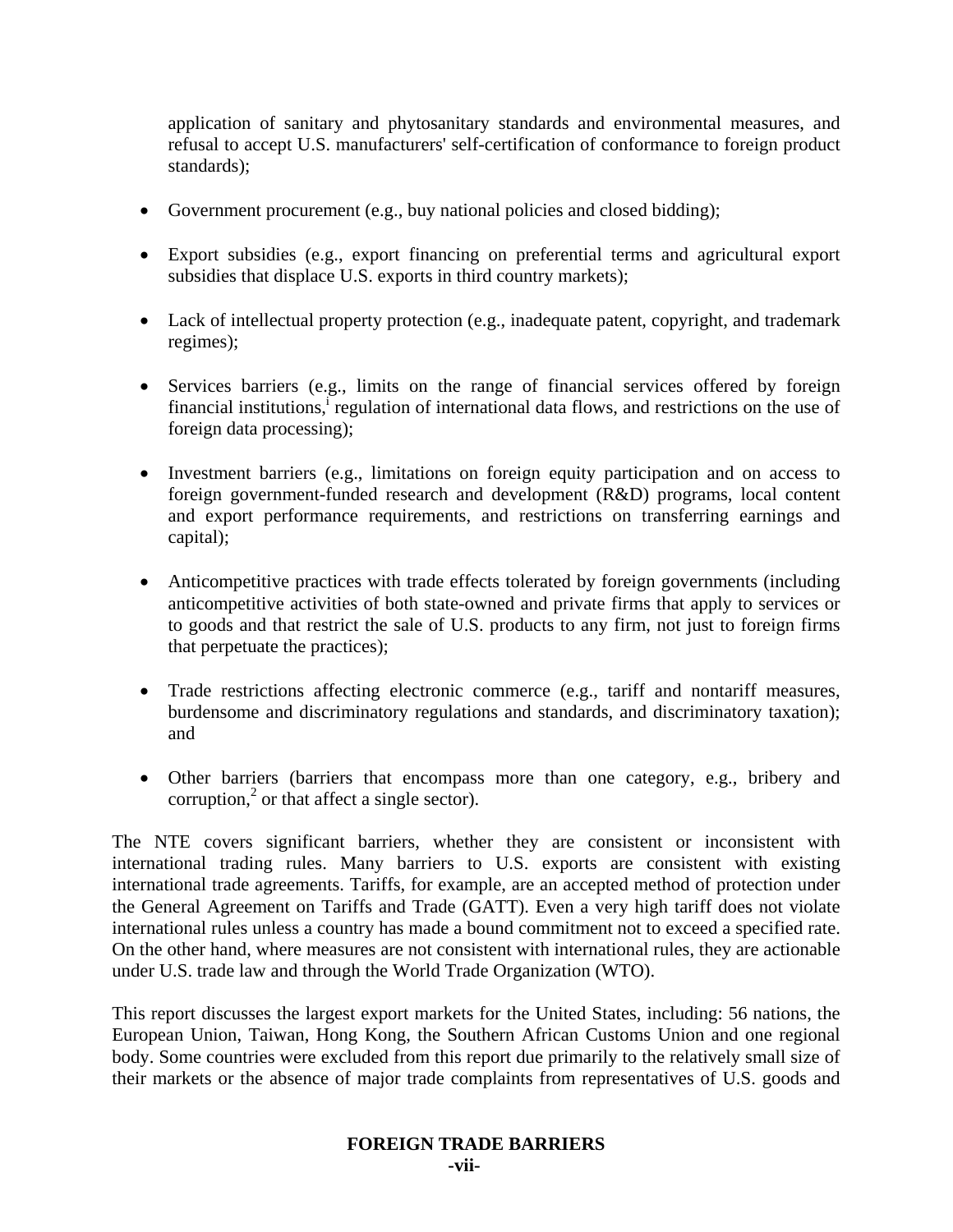services sectors. However, the omission of particular countries and barriers does not imply that they are not of concern to the United States.

In prior reports, most non-market economies also were excluded, since the trade barriers in those countries were qualitatively different from those found in other economies. However, as the economies of the republics of the former Soviet Union and most economies of the countries of Central Europe evolve away from central planning toward a market orientation, most of them have changed sufficiently to warrant an examination of their trade regimes. Where such examination has revealed trade barriers, those barriers have been included in this report. Based on an assessment of the evolving nature of U.S. trade and investment relationships in the various regions of the world, the following additional modifications were made to the report: (1) in recognition of their accession to the European Union, individual sections for Poland and Hungary have been dropped and these countries are treated as part of the European Union section; (2) the entry for the Gulf Cooperation Council has been replaced by the individual sectors for each of the Gulf Cooperation Council members; and (3) South Africa, along with Botswana, Lesotho, Namibia, and Swaziland, is treated as part of one NTE section for the Southern African Custom Union.

The merchandise trade data contained in the NTE report are based on total U.S. exports, free alongside  $(f.a.s.)^3$  value, and general U.S. imports, customs value, as reported by the Bureau of the Census, Department of Commerce. (NOTE: These data are ranked according to size of export market in the Appendix). The services data are from the October 2004 issue of the Survey of Current Business (collected from the Bureau of Economic Analysis, Department of Commerce). The direct investment data are from the September 2004 issue of the Survey of Current Business (collected from the Bureau of Economic Analysis, Department of Commerce).

## **TRADE IMPACT ESTIMATES AND FOREIGN BARRIERS**

Wherever possible, this report presents estimates of the impact on U.S. exports of specific foreign trade barriers or other trade distorting practices. However, it must be understood that these estimates are only approximations. Also, where consultations related to specific foreign practices were proceeding at the time this report was published, estimates were excluded, in order to avoid prejudice to those consultations.

The estimates included in this report constitute an attempt to assess quantitatively the potential effect of removing certain foreign trade barriers on particular U.S. exports. However, the estimates cannot be used to determine the total effect upon U.S. exports to either the country in which a barrier has been identified or to the world in general. In other words, the estimates contained in this report cannot be aggregated in order to derive a total estimate of gain in U.S. exports to a given country or the world.

Trade barriers or other trade distorting practices affect U.S. exports to another country because these measures effectively impose costs on such exports that are not imposed on goods produced domestically in the importing country. In theory, estimating the impact of a foreign trade measure upon U.S. exports of goods requires knowledge of the (extra) cost the measure imposes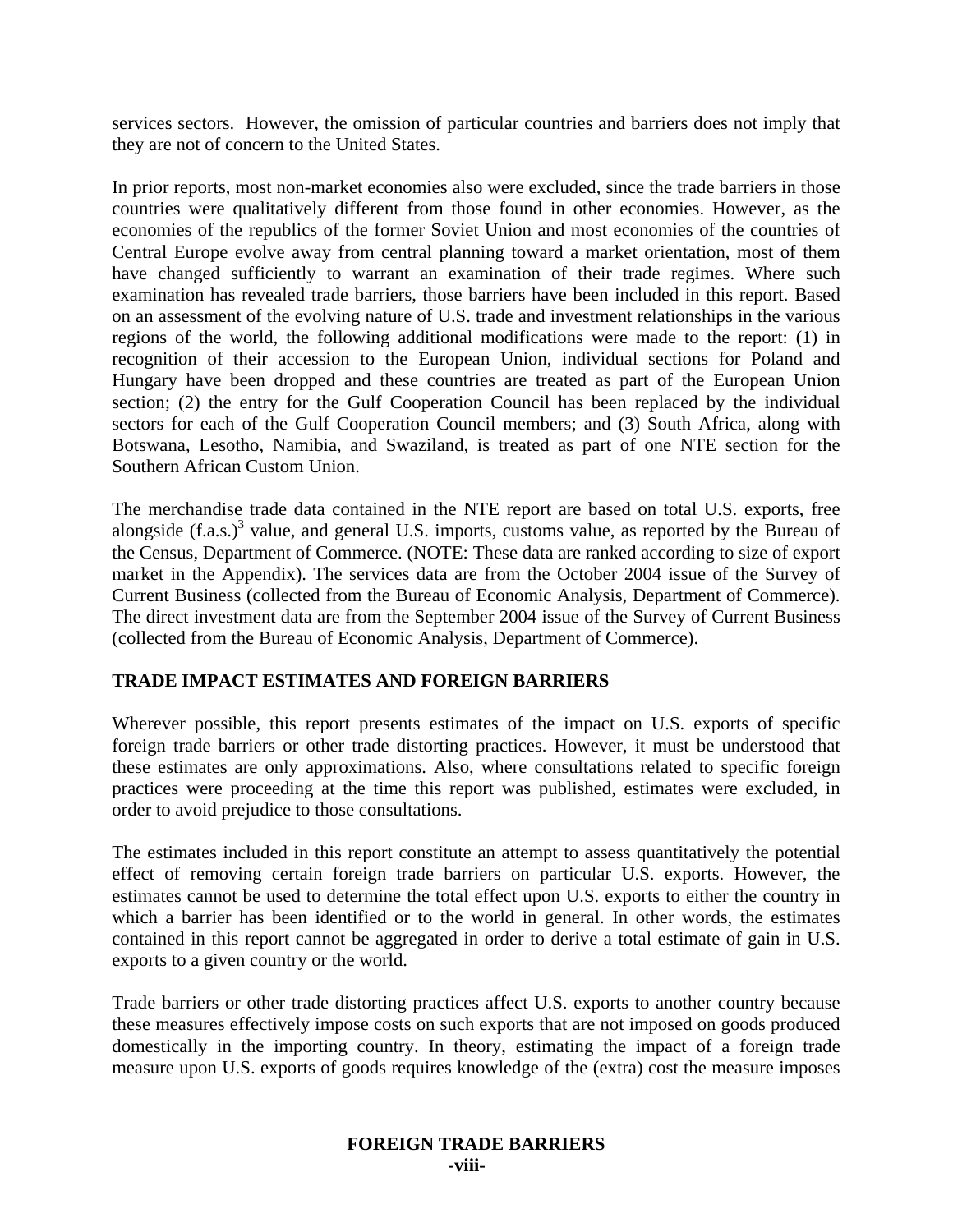upon them, as well as knowledge of market conditions in the United States, in the country imposing the measure, and in third countries. In practice, such information often is not available.

Where sufficient data exist, an approximate impact of tariffs upon U.S. exports can be derived by obtaining estimates of supply and demand price elasticities in the importing country and in the United States. Typically, the U.S. share of imports is assumed to be constant. When no calculated price elasticities are available, reasonable postulated values are used. The resulting estimate of lost U.S. exports is approximate, depends upon the assumed elasticities, and does not necessarily reflect changes in trade patterns with third countries. Similar procedures are followed to estimate the impact upon our exports of subsidies that displace U.S. exports in third country markets.

The task of estimating the impact of nontariff measures on U.S. exports is far more difficult, since there is no readily available estimate of the additional cost these restrictions impose upon imports. Quantitative restrictions or import licenses limit (or discourage) imports and thus raise domestic prices, much as a tariff does. However, without detailed information on price differences between countries and on relevant supply and demand conditions, it is difficult to derive the estimated effects of these measures upon U.S. exports. Similarly, it is difficult to quantify the impact upon U.S. exports (or commerce) of other foreign practices such as government procurement policies, nontransparent standards, or inadequate intellectual property rights protection.

In some cases, particular U.S. exports are restricted by both foreign tariff and nontariff barriers. For the reasons stated above, it may be difficult to estimate the impact of such nontariff barriers on U.S. exports. When the value of actual U.S. exports is reduced to an unknown extent by one or more than one nontariff measure, it then becomes derivatively difficult to estimate the effect of even the overlapping tariff barriers on U.S. exports.

The same limitations that affect the ability to estimate the impact of foreign barriers upon U.S. goods exports apply to U.S. services exports. Furthermore, the trade data on services exports are extremely limited and of questionable reliability. For these reasons, estimates of the impact of foreign barriers on trade in services also are difficult to compute.

With respect to investment barriers, there are no accepted techniques for estimating the impact of such barriers on U.S. investment flows. For this reason, no such estimates are given in this report. The NTE includes generic government regulations and practices which are not product-specific. These are among the most difficult types of foreign practices for which to estimate trade effects.

In the context of trade actions brought under U.S. law, estimations of the impact of foreign practices on U.S. commerce are substantially more feasible. Trade actions under U.S. law are generally product-specific and therefore more tractable for estimating trade effects. In addition, the process used when a specific trade action is brought will frequently make available non-U.S. Government data (U.S. company or foreign sources) otherwise not available in the preparation of a broad survey such as this report.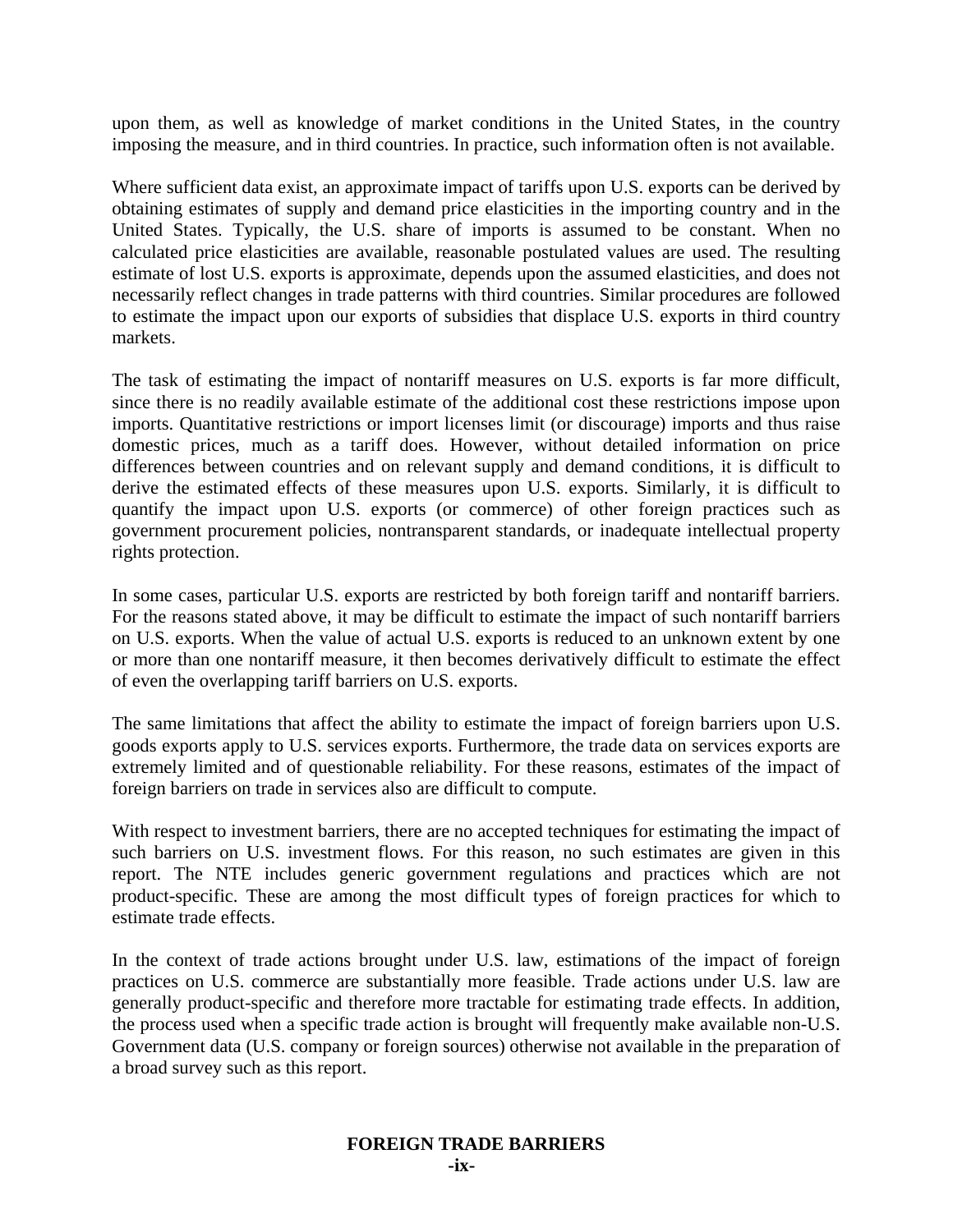In some cases, industry valuations estimating the financial effects of barriers are contained in the report. The methods computing these valuations are sometimes uncertain. Hence, their inclusion in the NTE report should not be construed as a U.S. Government endorsement of the estimates they reflect.

March 2005

#### **Endnotes**

 $\overline{a}$ 

1. The current NTE report covers only those financial services-related market access issues brought to the attention of USTR by outside sources. For the reader interested in a more comprehensive discussion of financial services barriers, the Treasury Department publishes quadrennially the National Treatment Study. Prepared in collaboration with the Secretary of State, the Office of the Comptroller of the Currency, the Federal Reserve Board, the Federal Deposit Insurance Corporation, the Securities and Exchange Commission, and the Department of Commerce, the Study analyzes in detail treatment of U.S. commercial banks and securities firms in foreign markets. It is intended as an authoritative reference for assessing financial services regimes abroad.

2. Corruption is an impediment to trade, a serious barrier to development, and a direct threat to our collective security. Corruption takes many forms and affects trade and development in different ways. In many countries, it affects customs practices, licensing decisions, and the awarding of government procurement contracts. If left unchecked, bribery and corruption can negate market access gained through trade negotiations, undermine the foundations of the international trading system, and frustrate broader reforms and economic stabilization programs. Corruption also hinders development and contributes to the cycle of poverty.

Information on specific problems associated with bribery and corruption is difficult to obtain, particularly since perpetrators go to great lengths to conceal their activities. Nevertheless, a consistent complaint from U.S. firms is that they have experienced situations that suggest corruption has played a role in the award of billions of dollars of foreign contracts and delayed or prevented the efficient movement of goods. Since the United States enacted the Foreign Corrupt Practices Act (FCPA) in 1977, U.S. companies have been prohibited from bribing foreign public officials, and numerous other domestic laws discipline corruption of public officials at the state and federal levels. The United States is committed to the active enforcement of the FCPA.

The United States Government has taken a leading role in addressing bribery and corruption in international business transactions and has made real progress over the past quarter century building international coalitions to fight bribery and corruption. Bribery and corruption are now being addressed in a number of fora. Some of these initiatives are now yielding positive results.

The United States Government led efforts to launch the Organization for Economic Cooperation and Develpoment (OECD) Convention on Combating Bribery of Foreign Public Officials in International Business Transactions (Antibribery Convention). In November 1997, the United States and 33 other nations adopted the Antibribery Convention, which currently is in force for 36 countries, including the United States. The Antibribery Convention obligates its parties to criminalize the bribery of foreign public officials in the conduct of international business. It is aimed at proscribing the activities of those who offer, promise, or pay a bribe. (For additional information, see www.export.gov/tcc and www.oecd.org).

The United States played a critical role in the successful conclusion of negotiations that produced the United Nations Convention Against Corruption, the first global anti-corruption instrument. The Convention was opened for signature in December 2003, and is pending entry into force. The Convention requires countries to adopt such measures as may be necessary to criminalize fundamental anticorruption offenses, including bribery of domestic as well as foreign public officials. As of early March 2005, one hundred eighteen countries, including the United States, have signed the Convention and nineteen have ratified it.

#### **FOREIGN TRADE BARRIERS**